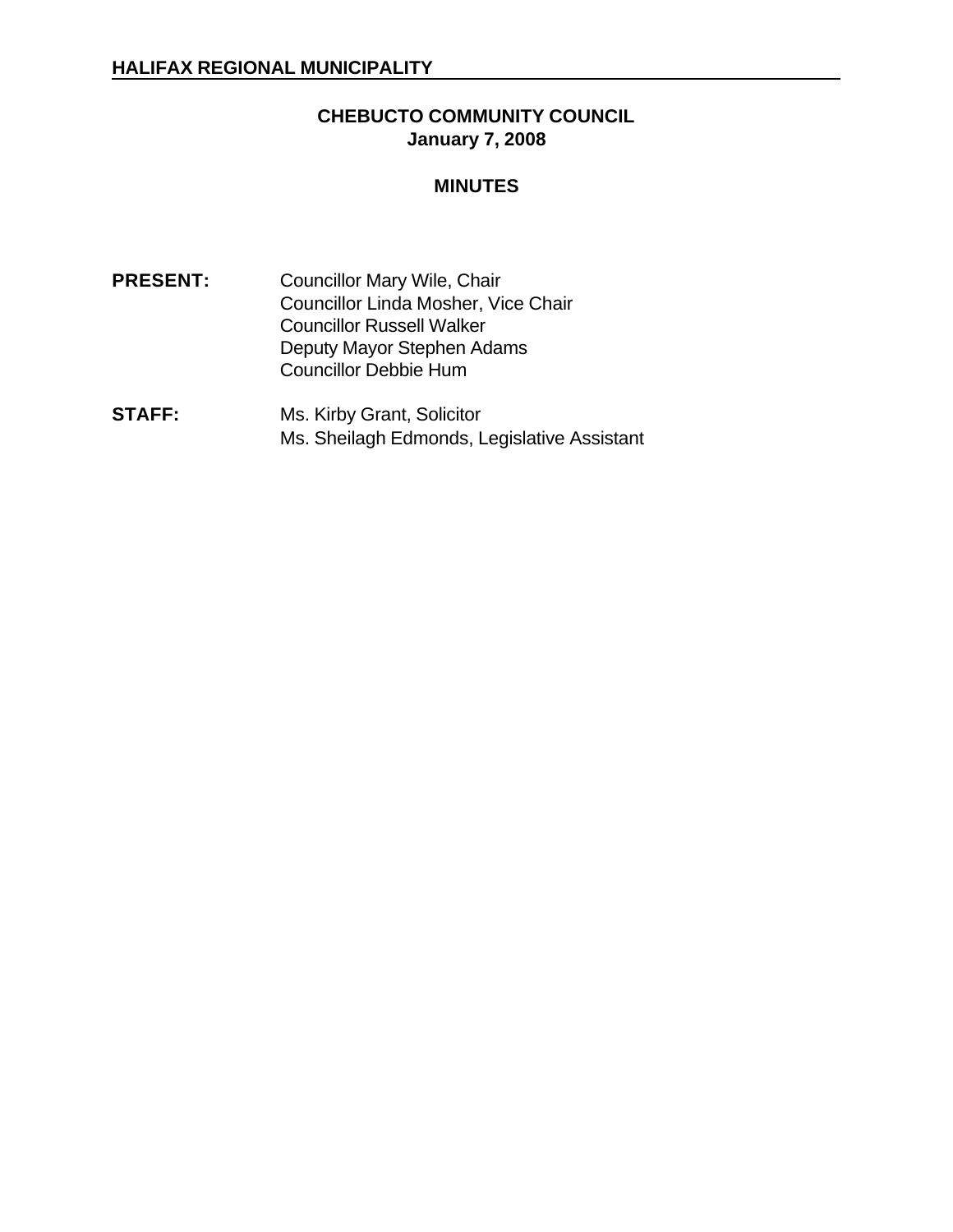# **TABLE OF CONTENTS**

| APPROVAL OF THE ORDER OF BUSINESS AND<br>APPROVAL OF ADDITIONS AND DELETIONS  4                                                                                                 |                                                                                                                                                                                     |  |  |  |
|---------------------------------------------------------------------------------------------------------------------------------------------------------------------------------|-------------------------------------------------------------------------------------------------------------------------------------------------------------------------------------|--|--|--|
|                                                                                                                                                                                 |                                                                                                                                                                                     |  |  |  |
|                                                                                                                                                                                 |                                                                                                                                                                                     |  |  |  |
|                                                                                                                                                                                 |                                                                                                                                                                                     |  |  |  |
| 5.1.2 Welcome to Halifax Sign - St. Margaret's Bay Road  5<br>5.1.3 Appeal of Ralston Street Area Rezoning  5<br>5.1.4 Traffic Lights - Old Sambro Road/North West Arm Drive  5 |                                                                                                                                                                                     |  |  |  |
|                                                                                                                                                                                 |                                                                                                                                                                                     |  |  |  |
|                                                                                                                                                                                 |                                                                                                                                                                                     |  |  |  |
| CONSIDERATION OF DEFERRED BUSINESS:  6                                                                                                                                          |                                                                                                                                                                                     |  |  |  |
| 9.1.1 Case 01013: Amending Agreements - Lots MC-1 and MC-2 on<br>Masthead Court, Royale Hemlocks, Halifax  6                                                                    |                                                                                                                                                                                     |  |  |  |
|                                                                                                                                                                                 |                                                                                                                                                                                     |  |  |  |
| 201 Herring Cove Road - Councillor Mosher  9<br>11.1.1<br>250 Anniversary of the Sambro Island Lighthouse - Councillor<br>11.1.2                                                |                                                                                                                                                                                     |  |  |  |
|                                                                                                                                                                                 | BUSINESS ARISING OUT OF THE MINUTES:<br>5.1<br><b>HEARINGS:</b><br>9.1<br>9.2<br>CORRESPONDENCE, PETITIONS AND PRESENTATIONS:  9<br>10.1<br>10.2 Petitions:<br>10.3<br>11.1<br>11.2 |  |  |  |

2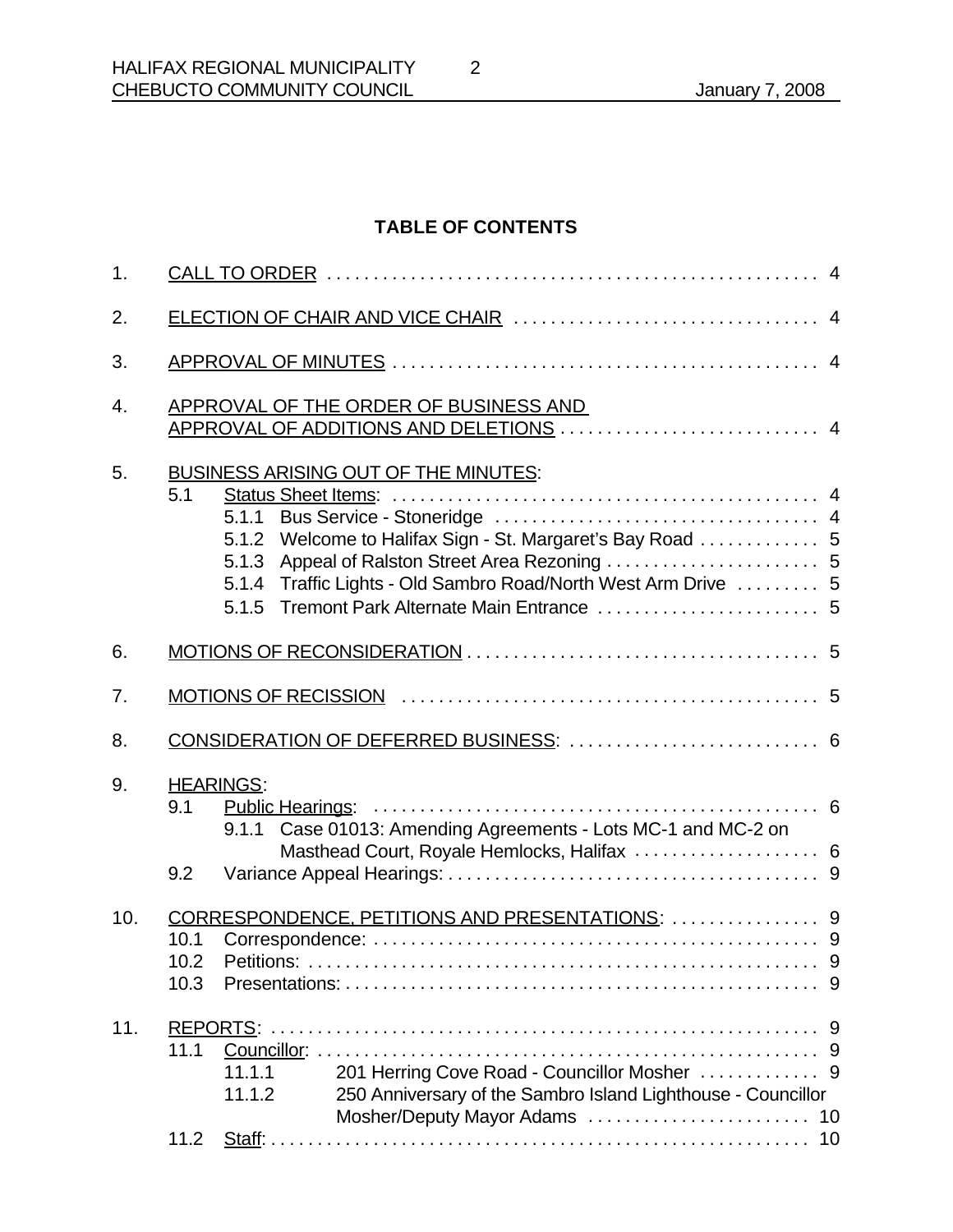|     |      | 11.2.1                    | Proposed Dates for 2008 Chebucto Community Council                                                            |    |
|-----|------|---------------------------|---------------------------------------------------------------------------------------------------------------|----|
|     |      | 11.2.2                    | Case 01005: Amendment to Halifax MPS and Development<br>Agreement for 11 Ramsgate Lane, Halifax               | 10 |
|     |      | 11.2.3                    | Case 01004: MPS/LUB Amendments and Development<br>Agreement, Former BC Silver School, Halifax (Spryfield) 10  |    |
| 12. |      |                           |                                                                                                               |    |
| 13. |      | <b>ADDED ITEMS:</b>       |                                                                                                               |    |
|     | 13.1 |                           | 65, 73, 75 Kearney Lake Road Appeal Process - Councillor Hum  11                                              |    |
| 14. |      |                           |                                                                                                               |    |
| 15. |      |                           |                                                                                                               |    |
| 16. |      |                           |                                                                                                               |    |
| 17. |      |                           |                                                                                                               |    |
|     |      | <b>Information Items:</b> |                                                                                                               |    |
|     | C    |                           | Information Report - Amendments to the Halifax Peninsula<br>Land Use By-law Gross Floor Area Requirements  12 |    |

C Memorandum from S. M. Mandaville Re Water Quality Basics - Biotic Integrity and Biodiversity ........................... 12

3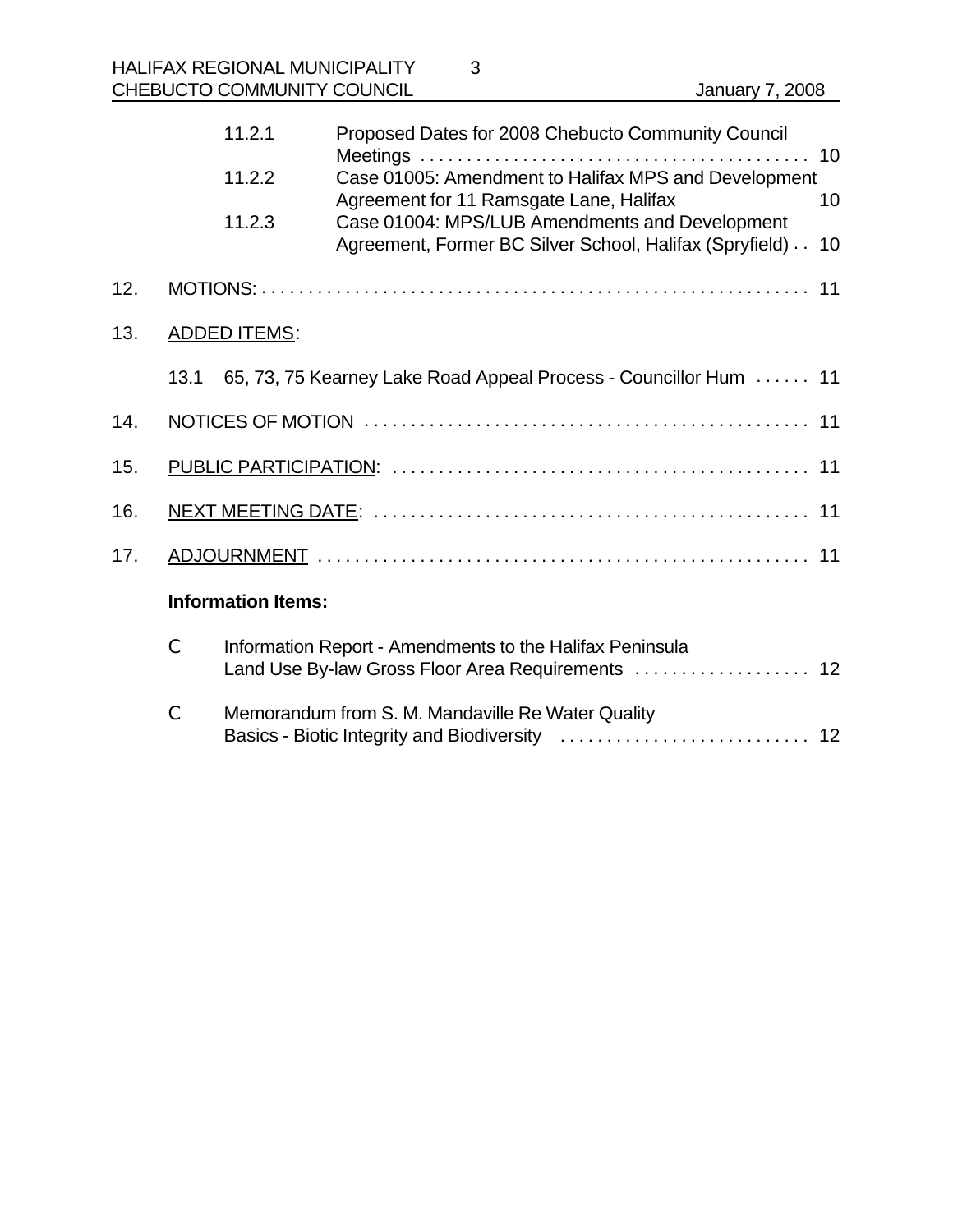# **1. CALL TO ORDER**

The meeting was called to order at 7:04 p.m. by Councillor Linda Mosher.

### **2. ELECTION OF CHAIR AND VICE CHAIR**

Councillor Mosher stepped down from the Chair.

The Legislative Assistant called for nominations for Chair.

### **MOVED by Councillor Mosher, seconded by Councillor Walker that Councillor Wile be nominated as Chair for 2008. MOTION PUT AND PASSED.**

There were no further nominations, and Councillor Wile was declared Chair for 2008.

Councillor Wile then assumed the Chair.

The Chair called for nominations for Vice Chair.

### **MOVED by Councillor Walker, seconded by Deputy Mayor Adams that Councillor Mosher be nominated as Vice Chair for 2008. MOTION PUT AND PASSED.**

There were no further nominations, and Councillor Mosher was declared Vice Chair for 2008.

#### **3. APPROVAL OF MINUTES**

**MOVED by Councillor Walker, seconded by Councillor Hum that the minutes of October 15, 2007 and November 13, 2007 (special) be approved. MOTION PUT AND PASSED**.

## **4. APPROVAL OF THE ORDER OF BUSINESS AND APPROVAL OF ADDITIONS AND DELETIONS**

Addition:

13.1 65, 73, 75 Kearney Lake Road Appeal Process - Councillor Hum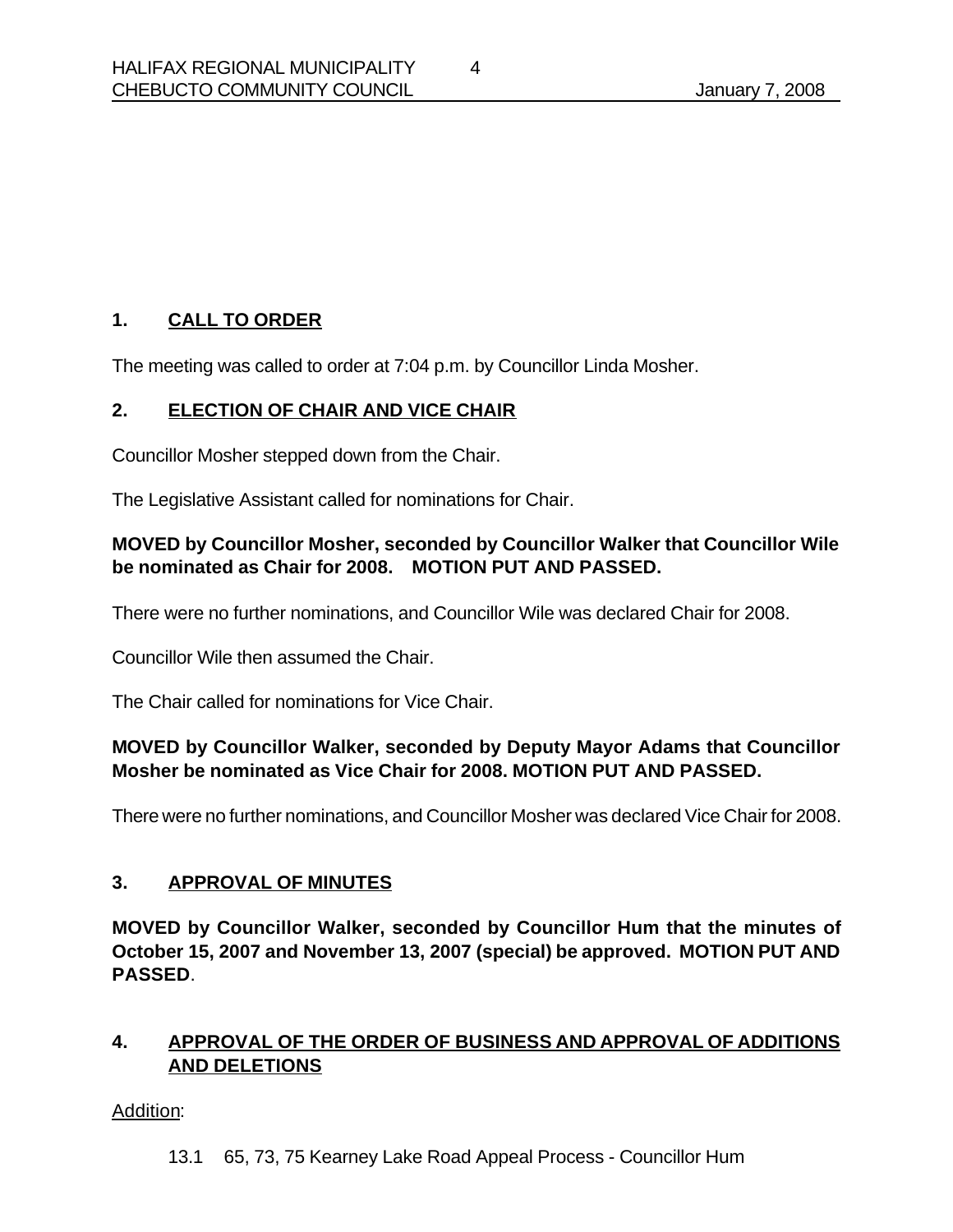**MOVED by Councillor Mosher, seconded by Deputy Mayor Adams that the Order of Business, as amended, be approved. MOTION PUT AND PASSED.**

### **5. BUSINESS ARISING OUT OF THE MINUTES:**

#### **5.1 Status Sheet Items:**

#### **5.1.1 Bus Service - Stoneridge**

Councillor Mosher noted that she had not received a report to date and advised that the Kelly Street development is going forward as an as-of-right development, therefore Metro Transit should be able to accommodate Stoneridge. Councillor Mosher asked that a reminder be sent to Metro Transit, as this item as been on the status sheet for some time and that an update be requested.

#### **5.1.2 Welcome to Halifax Sign - St. Margaret's Bay Road**

Councillor Mosher asked that a reminder be forwarded to staff advising of Community Council's previous request that this item be included in the Capital Budget. She explained that the site where the former *Welcome to Halifax* sign was located is a gateway to the City and requires aesthetic improvements.

**MOVED by Councillor Mosher, seconded by Councillor Adams that Chebucto Community Council request funds be placed in the Capital Budget for landscape improvements for the area of the former Welcome to Halifax Sign, on the St. Margaret's Bay Road. MOTION PUT AND PASSED.**

#### **5.1.3 Appeal of Ralston Street Area Rezoning**

An information report dated December 11, 2007 was submitted.

Councillor Walker advised that he would like to keep this on the agenda for one more month.

#### **5.1.4 Traffic Lights - Old Sambro Road/North West Arm Drive**

An update via e-mail was submitted by Mr. Ken Reashor, Manager/Traffic Authority.

Referring to the submitted e-mail, Deputy Mayor Adams indicated he was pleased to learn that it was determined the traffic lights were warranted and will be installed next year.

**MOVED by Deputy Mayor Adams, seconded by Councillor Mosher that a letter of appreciation be forwarded to the Minister of Transportation and Infrastructure Renewal. MOTION PUT AND PASSED.**

This item is to be removed from the Status Sheet.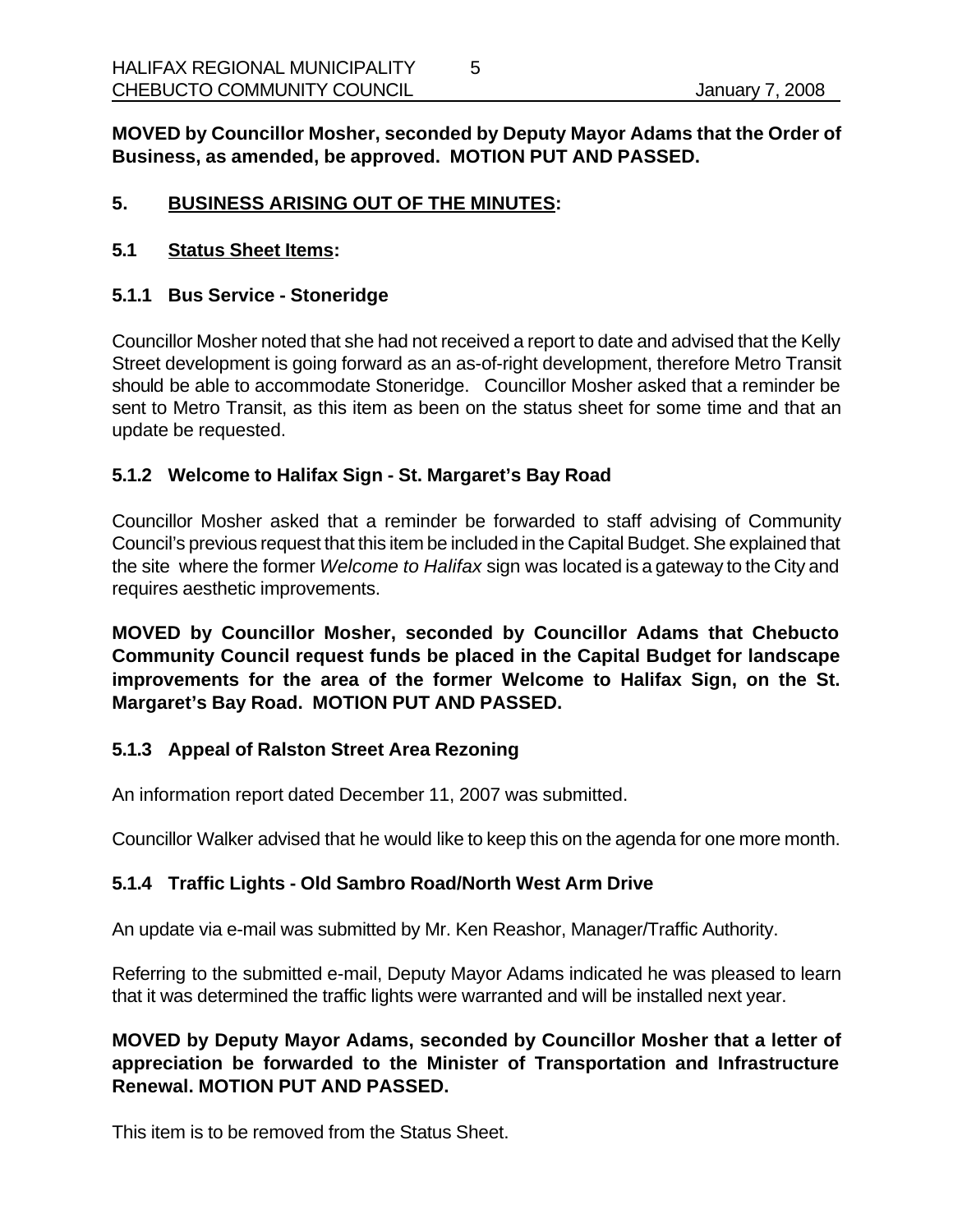### **5.1.5 Tremont Park Alternate Main Entrance**

Councillor Hum advised that this past July she raised with staff some concerns she had in regard to Tremont Park. The Councillor added that she received responses on most of her concerns, but was waiting to hear about an alternate main entrance to Tremont Park. She requested this item be placed on the Status Sheet until a staff response is received.

#### **6. MOTIONS OF RECONSIDERATION - None**

- **7. MOTIONS OF RECISSION None**
- **8. CONSIDERATION OF DEFERRED BUSINESS: None**
- **9. HEARINGS**:
- **9.1 Public Hearings**:

### **9.1.1 Case 01013: Amending Agreements - Lots MC-1 and MC-2 on Masthead Court, Royale Hemlocks, Halifax**

Notice of Motion for this matter was given at a Special Chebucto Community Council meeting held on November 13, 2007.

A staff report dated October 23, 2007 was before Community Council for consideration.

The following correspondence was submitted:

- C A letter received by FAX in the Municipal Clerk's Office on January 7, 2008 from Sharon Ross
- C E-Mail from George Holmans dated December 2, 2007
- C E-Mail from Bruce Paget dated November 29, 2007
- C E-Mail from Mark Briscombe dated November 21, 2007
- C E-Mail from Brian Boyden dated November 19, 2007

Ms. Randa Wheaton, Senior Planner, addressed Community Council and outlined the application by Paul Skerry Associates Limited, on behalf of PRIMO Properties Limited and Kimberly-Lloyd Developments Limited, to amend Stage I and Stage II Development Agreements for Lots MC-1 and MC-2 on Masthead Court, Phase 9 of the Royal Hemlocks Subdivision, Halifax, as outlined in the October 23, 2007 staff report.

Ms. Wheaton advised that staff is satisfied the proposal and terms of the proposed amending agreements for this development are consistent with the policy framework, previous approvals for this subdivision, and that they ensure sound land use planning. She noted that construction of one of the buildings is underway but a 'Stop Work' order has been issued to prevent construction above the fourth floor. Ms. Wheaton pointed out that the issue of construction beyond the limits of the building permit will rest with the courts.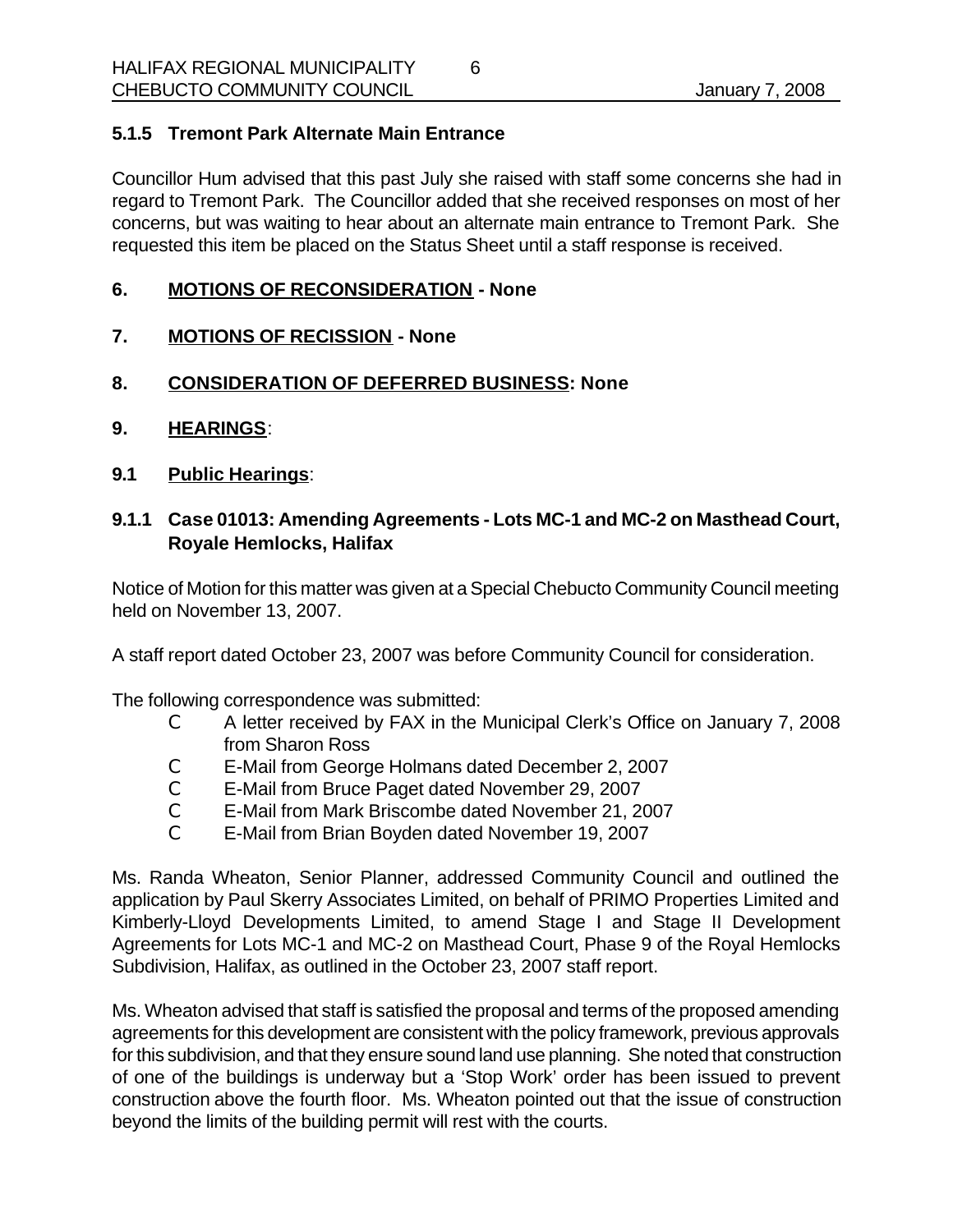Ms. Wheaton responded to questions from Community Council.

In response to a question by Councillor Hum, Ms. Wheaton advised that the interchange at Larry Uteck Boulevard is still undergoing design work and is budgeted for construction within the next two years, and that the second building cannot be constructed until the interchange is built.

Mr. Paul Skerry, architect for the project, addressed Community Council and explained that they are proposing to reduce the footprint of the four storey building, and extend it in height an additional two floors. He added that the reason behind the request was that they determined the footprint of the four storey units would create the visual effect of a wall of apartments and believe it would be more attractive to reduce the footprint of the building and extend it to six stories.

In response to a question about work continuing on the building after 'Stop Work' order had been issued, Ms. Wheaton explained that the developer received a building permit to build only four stories, but that they constructed beyond the 4<sup>th</sup> floor. She added that they can continue to work on the first four floors because it is within the bounds of the permit, however, they are not permitted at this time to build beyond the fourth floor.

Mr. Skerry and Mr. James Kanellakos, the developer of the project, responded to further questions of clarification from Community Council.

The Chair reviewed the rules of procedure for public hearing and opened the hearing for anyone wishing to speak either in favour or against the application.

**Mr. Ray Hunt**, Halifax advised that he found the process intriguing as he took a picture of the building when the fifth storey was completed. He questioned how a four storey building could be approved; and then the developer comes back and asks for six, at a time when they have five completed.

**Mr. Andrew Giles** addressed Community Council and advised that he lived across from the proposed development. Mr. Giles expressed concern about the additional stories and the overshadowing this will create on surrounding buildings. He questioned if the calculations of the footprint include underground parking or if the building alone is taken into account for the footprint.

**Mr. Chris Young**, Halifax, expressed concern about the additional stories proposed. He noted there were a number of townhouses along Transom Drive that have been sold but have not yet been constructed and pointed out that those people who bought a townhouse would have done so with the assumption that the building would only be four stories tall. He suggested that the six storey building will overshadow those homes. Mr. Young questioned what would happen if, with the current footprint for a six storey building, the developer wanted to maintain the same number of apartments and has to make the footprint larger.

**Mr. Haroum Sayyed** addressed Community Council and noted that he was currently building on Transom Drive and advised that when he bought his property, he assumed there would be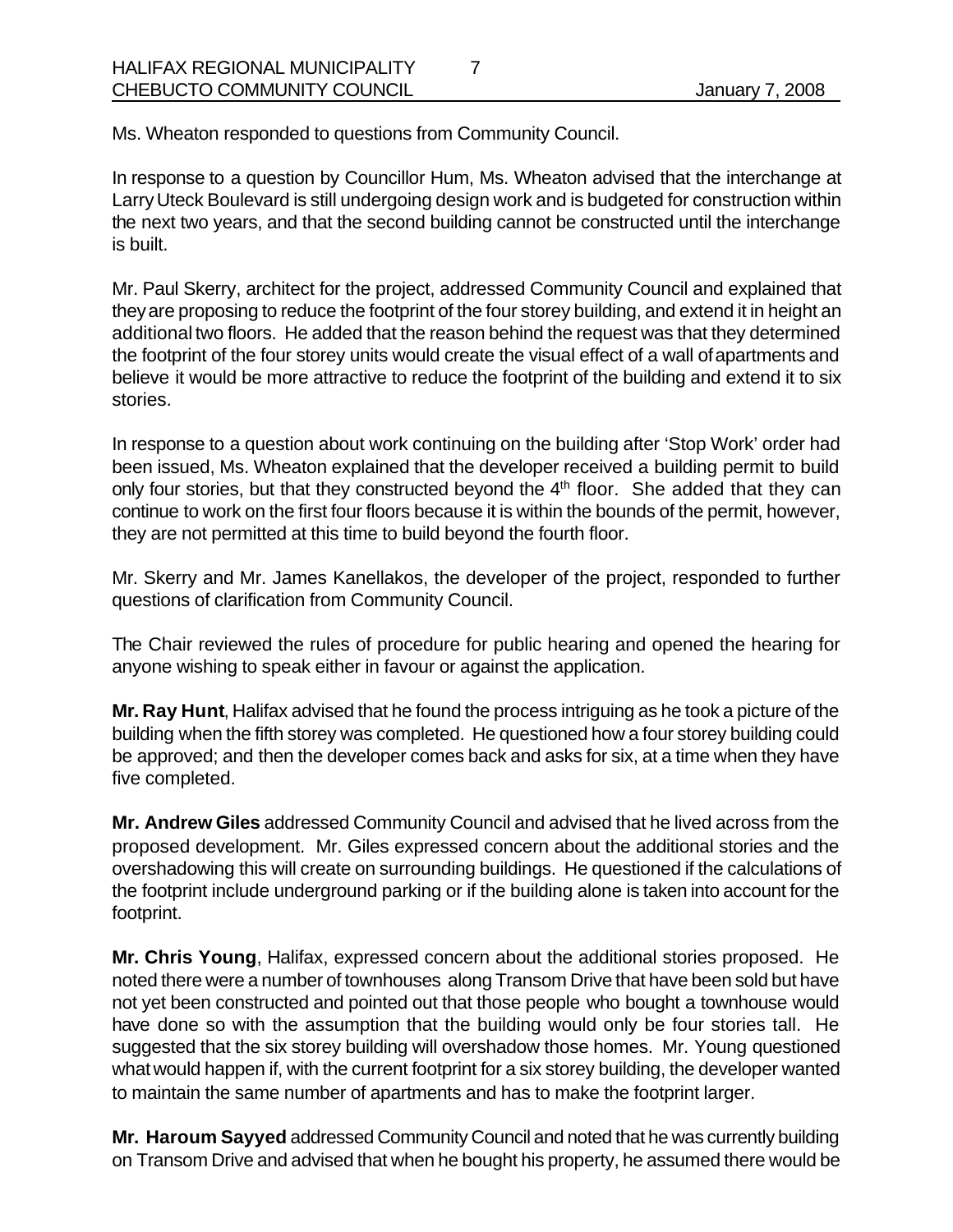more units. He indicated that his concern about the project has to do with the size of Transom Drive, adding that it is only nine metres wide, and suggested that it should be the same size as Starboard Drive.

**Ms. Benita Oxner**, Halifax, questioned how the developers can get approval for four stories, build five stories, and then seek approval for six stories. She suggested that this process makes the original plans meaningless.

Mr. Paul Skerry and Mr. Kanellakos, addressed Community Council and, using diagrams, noted the following:

- C a six storey building is much better fit on the land and will provide more open space.
- C the developer submitted an application to change it to six stories last February; due to economic pressures, the developer proceed to develop the four stories with the assumption that by the time the four were finished, they would have approval for six stories.
- C there was miscommunication between the developer and his general contractor about approval and once a 'Stop Work' order was issued, they complied immediately, and never intended to disrespect or circumvent the process.
- C in regard to concerns about overshadowing created by a six-storey building, the diagram of the four-storey building shows a pitched roof, which essentially rises up to the same height as the six-storey building.
- C it was noted that the fifth-storey concrete slab has not been poured; only some columns have been poured.

The Chair called three times for anyone wishing to speak; and, there being none it was **MOVED by Councillor Walker, seconded by Councillor Mosher that the public hearing close. MOTION PUT AND PASSED.**

Ms. Wheaton provided the following points of clarification in response to concerns raised by the speakers:

- C the parking structure extends beyond the building; it is very low to the ground and will be treated as landscape and it will be landscaped.
- C those who bought townhouses on Transom Drive received notification of this public hearing–Councillor Hum had requested that the area of notification be enlarged to include the whole subdivision, and almost 700 notifications were mailed.
- C the density is not changing; the proposal is for a building design change rather than an increase in density.

**MOVED by Councillor Hum, seconded by Councillor Walker that Chebucto Community Council:** 

**1. Approve the fourth amending Stage 1 Development Agreement, presented as Attachment A to the October 23, 2007 revised staff report,**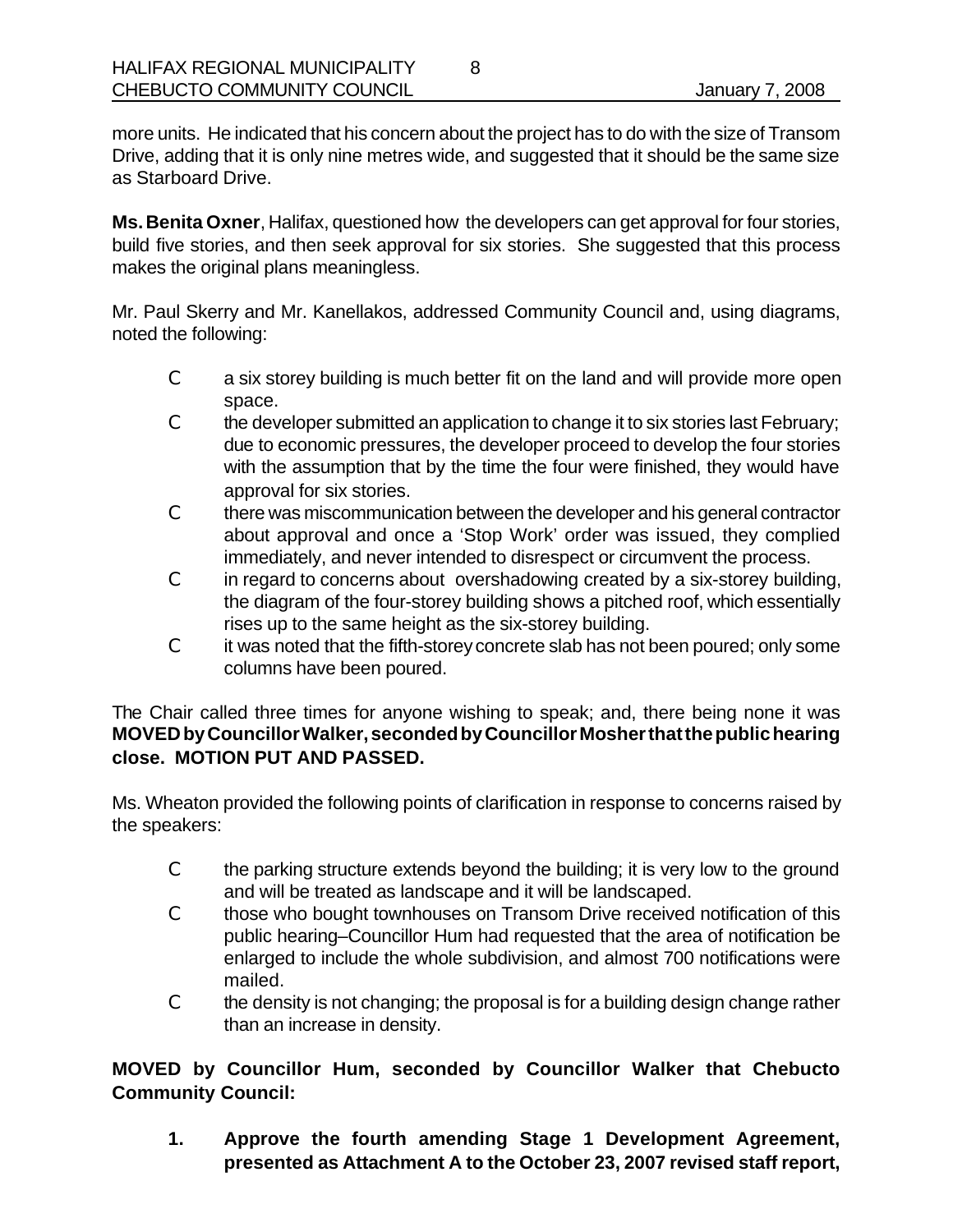**for Lots MC-1 and MC-2 on Masthead Court, Phase 9 of the Royale Hemlocks Subdivision, Halifax, to allow an increase in height from four to six stories;**

**2. Following the coming into effect of the amending Stage 1 amending agreement, approve the fourth amending Stage 11 Development Agreement for Royale Hemlocks, Phases 1B, 3, 4, 5, 6, 7, 8 and 9, presented as Attachment B to the October 23, 2007 staff report, to allow the two previously approved four storey 65 unit multiple residential buildings to be redesigned and increased in height to six storeys; and**

9

**3. Require the Amending Agreements for Stage 1 and Stage II, Phase 9, be signed and delivered withing 120 days, or any extension thereof granted by Council on request of the applicant, from the date of final approval by Council and any other bodies as necessary, including applicable appeal periods, whichever is later; otherwise this approval will be void and obligations arising hereunder shall be at an end.**

Councillor Hum noted that the process has been troubling, however, staff have advised that the issue of the 'Stop Work' order is separate from this process. Councillor Hum expressed concern that if the four-storey building were to go forward, it would have the extended addition, and it and the other building will create a 'V'-shape of apartment units on the property. She indicated that she supported the application because the six storey building will reduce the footprint by 33 percent and this will be open space, and that there will be no increase in traffic and density.

Ms. Wheaton pointed out that tonight, Community Council was only approving Stage 1 and two week appeal period is required following approval of Stage 1 before the Development Agreement for Stage II is approved. She noted that a public hearing is not held for Stage II, but the matter will come back to Community Council next month for approval.

#### **MOTION PUT AND PASSED.**

- **9.2 Variance Appeal Hearings:** None
- **10. CORRESPONDENCE, PETITIONS AND PRESENTATIONS:**
- **10.1 Correspondence:** None
- **10.2 Petitions:** None
- **10.3 Presentations:** None
- **11. REPORTS:**
- **11.1 Councillor:**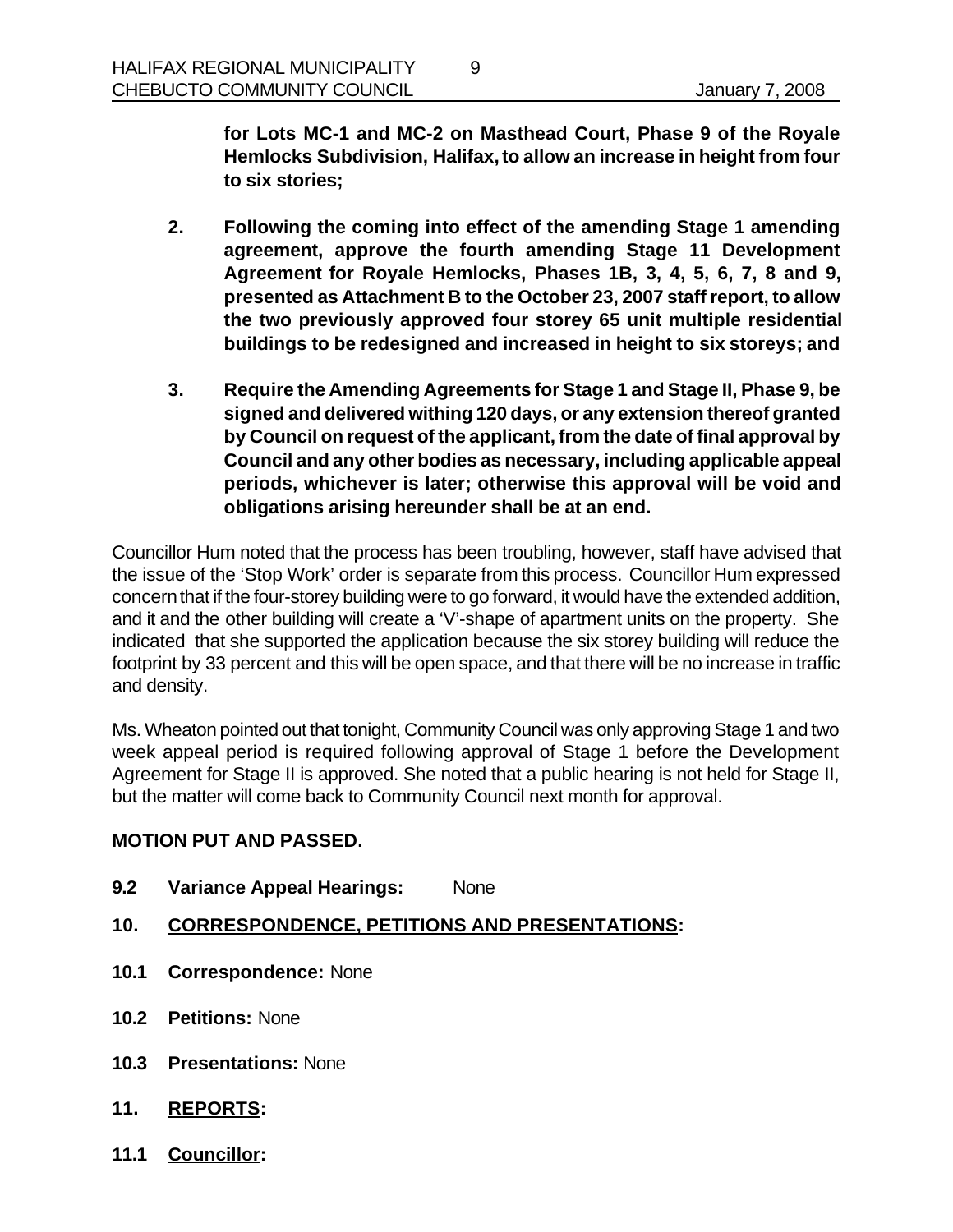## **11.1.1 201 Herring Cove Road - Councillor Mosher**

Councillor Mosher advised that within the past year she received an information report from staff when she raised the issue previously, however, the report did not meet her concerns. She noted that the property, which had been a fast-food outlet has been boarded up for some time, and even though the property owner is aware of the deteriorating condition of the property, no action has been taken to rectify it.

10

**MOVED by Councillor Mosher, seconded by Councillor Walker that staff immediately start the process to re-zone 201 Herring Cove Road from Commercial to Residential (R-2) and to notify the property owner.**

### **MOTION PUT AND PASSED**.

# **11.1.2 250 Anniversary of the Sambro Island Lighthouse - Councillor Mosher/Deputy Mayor Adams**

Deputy Mayor Adams noted that Councillor Mosher has taken initiative on this event and he was fully supportive. He explained that they have received a request from the Nova Scotia Lighthouse Preservation Society and Mainland South Heritage Society to support their efforts in seeking funding opportunities for the 250<sup>th</sup>. Anniversary of the Sambro Island Lighthouse.

**MOVED by Deputy Mayor Adams, seconded by Councillor Mosher that Chebucto Community Council endorses the Nova Scotia Lighthouse Preservation Society and Mainland South Heritage Society in their efforts in seeking funding opportunities for the 250th . Anniversary of the Sambro Island Lighthouse; and that this matter be forwarded to staff to see if there is any assistance in which HRM can provide in regard to the Anniversary. MOTION PUT AND PASSED.**

**11.2 Staff:**

## **11.2.1 Proposed Dates for 2008 Chebucto Community Council Meetings**

A memorandum dated November 26, 2007 from the Legislative Assistant was submitted.

**MOVED by Councillor Walker, seconded by Councillor Adams that the meeting dates as presented in November 26, 2007 memorandum be approved. MOTION PUT AND PASSED.**

**11.2.2 Case 01005: Amendment to Halifax MPS and Development Agreement for 11 Ramsgate Lane, Halifax** 

A staff report dated December 14, 2007 was submitted.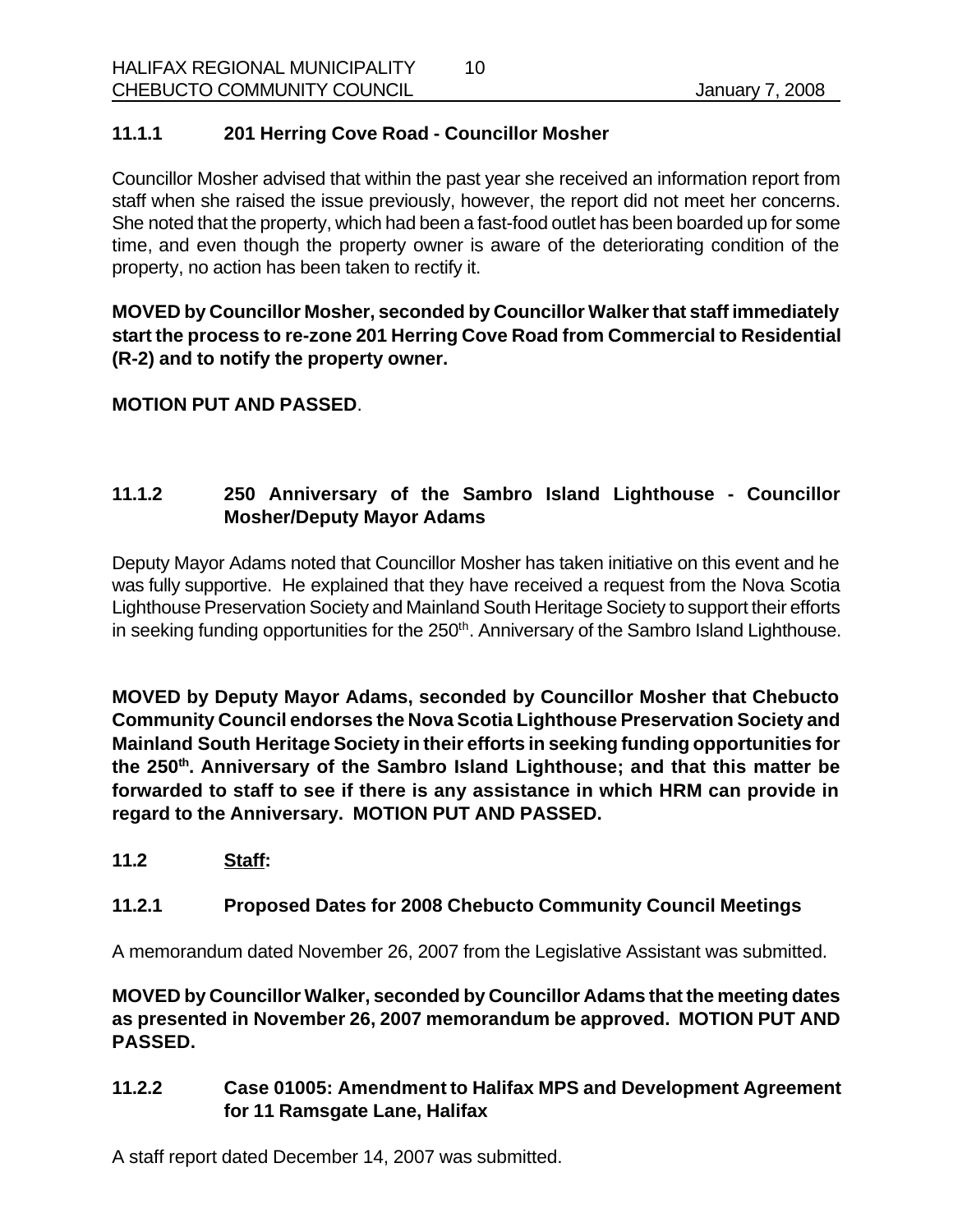**MOVED by Councillor Mosher, seconded by Councillor Walker that Chebucto Community Council recommend Regional Council give First Reading to the proposed amendments to the Halifax MPS as provided in Attachment "A" of the December 14, 2007 staff report, and schedule a joint public hearing with Chebucto Community Council. MOTION PUT AND PASSED**.

**11.2.3 Case 01004: MPS/LUB Amendments and Development Agreement, Former BC Silver School, Halifax (Spryfield)**

A staff report dated December 20, 2007 was submitted.

**MOVED by Deputy Mayor Adams, seconded by Councillor Walker that Chebucto Community Council recommend Regional Council give First Reading to the proposed amendments to the Halifax MPS and Halifax Mainland LUB presented in Attachment C of the December 20, 2007 staff report and schedule a joint Public Hearing with Chebucto Community Council. MOTION PUT AND PASSED.**

**12. MOTIONS:** None

## **13. ADDED ITEMS:**

## **13.1 65, 73, 75 Kearney Lake Road Appeal Process - Councillor Hum**

Councillor Hum advised that an appeal hearing for 65, 73, 75 Kearney Lake Road was originally scheduled for September 13, 2007 but was cancelled. She added that it was rescheduled for October 25, 2007, however, she as the area Councillor or Chebucto Community Council were not notified of this rescheduled date.

Councillor Hum requested a staff report concerning the appeal hearing notification process as it relates to Community Council and the Councillor of the district in question.

Ms. Kirby Grant, Solicitor indicated that she would provide a report. In regard to the appeal, she noted that the Utility and Review Board has not yet provided a decision.

#### **14. NOTICES OF MOTION - NONE**

#### **15. PUBLIC PARTICIPATION:**

#### **Mr. Doug Boudreau**

Mr. Boudreau provided a brief presentation on the Mainland Common Recreation Centre project, encouraging Community Council to work together with the other levels of government and the community to get the project finished.

## **16. NEXT MEETING DATE:** February 4, 2008